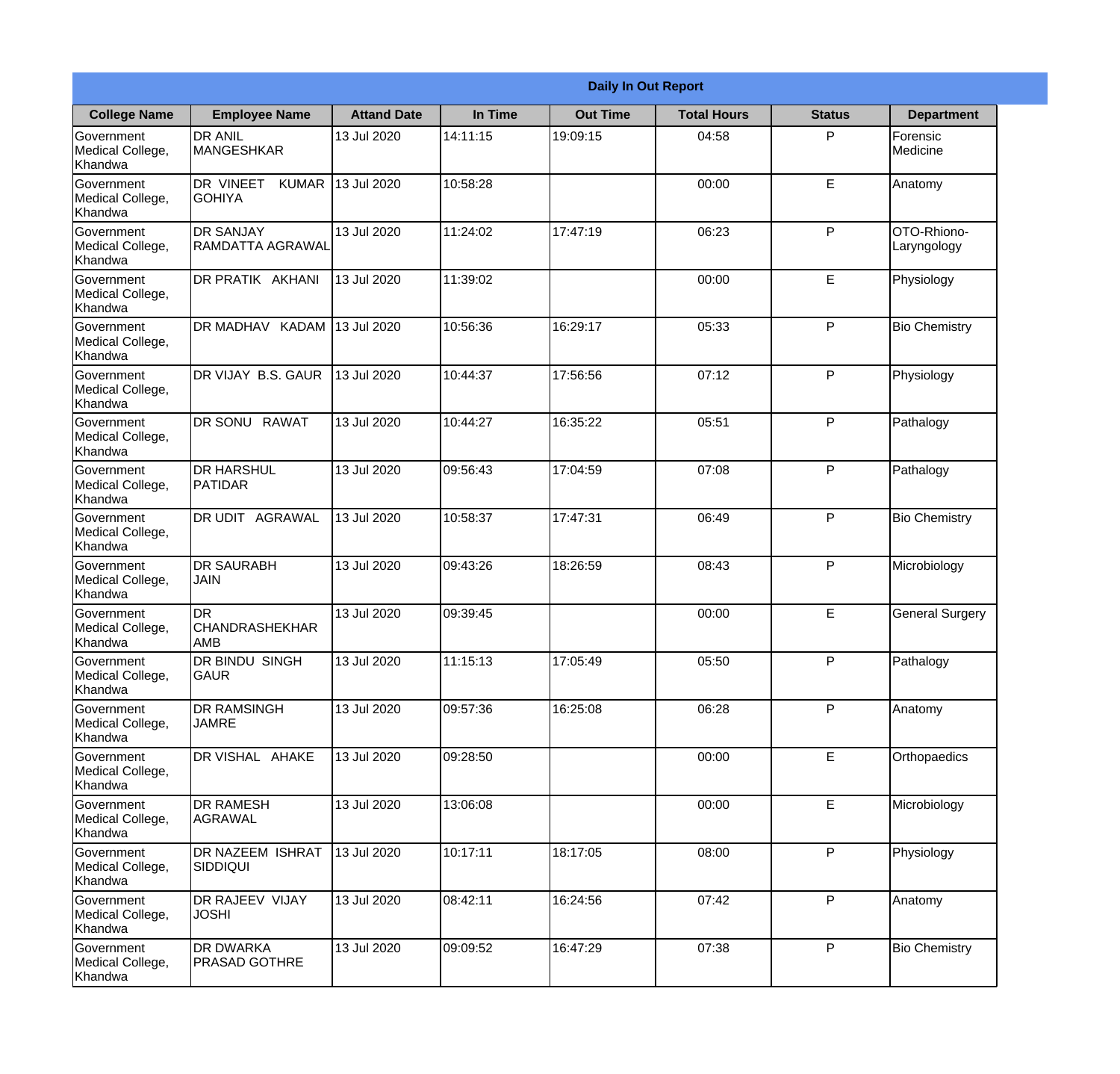| <b>Designation</b>                  | <b>Category</b>     |
|-------------------------------------|---------------------|
| Assistant Professor   Para Clinical |                     |
| Professor                           | <b>Non Clinical</b> |
| Professor                           | Clinical            |
| Assistant Professor                 | Non Clinical        |
| Assistant Professor   Non Clinical  |                     |
| Associate Professor Non Clinical    |                     |
| Demonstrator/Tutor   Para Clinical  |                     |
| Assistant Professor   Para Clinical |                     |
| Associate Professor Non Clinical    |                     |
| Associate Professor Para Clinical   |                     |
| Assistant Professor   Clinical      |                     |
| Associate Professor Para Clinical   |                     |
| Demonstrator/Tutor   Non Clinical   |                     |
| <b>Assistant Professor</b>          | Clinical            |
| <b>Assistant Professor</b>          | Para Clinical       |
| Professor                           | Non Clinical        |
| <b>Assistant Professor</b>          | Non Clinical        |
| Demonstrator/Tutor                  | Non Clinical        |

## **Daily In Out Report**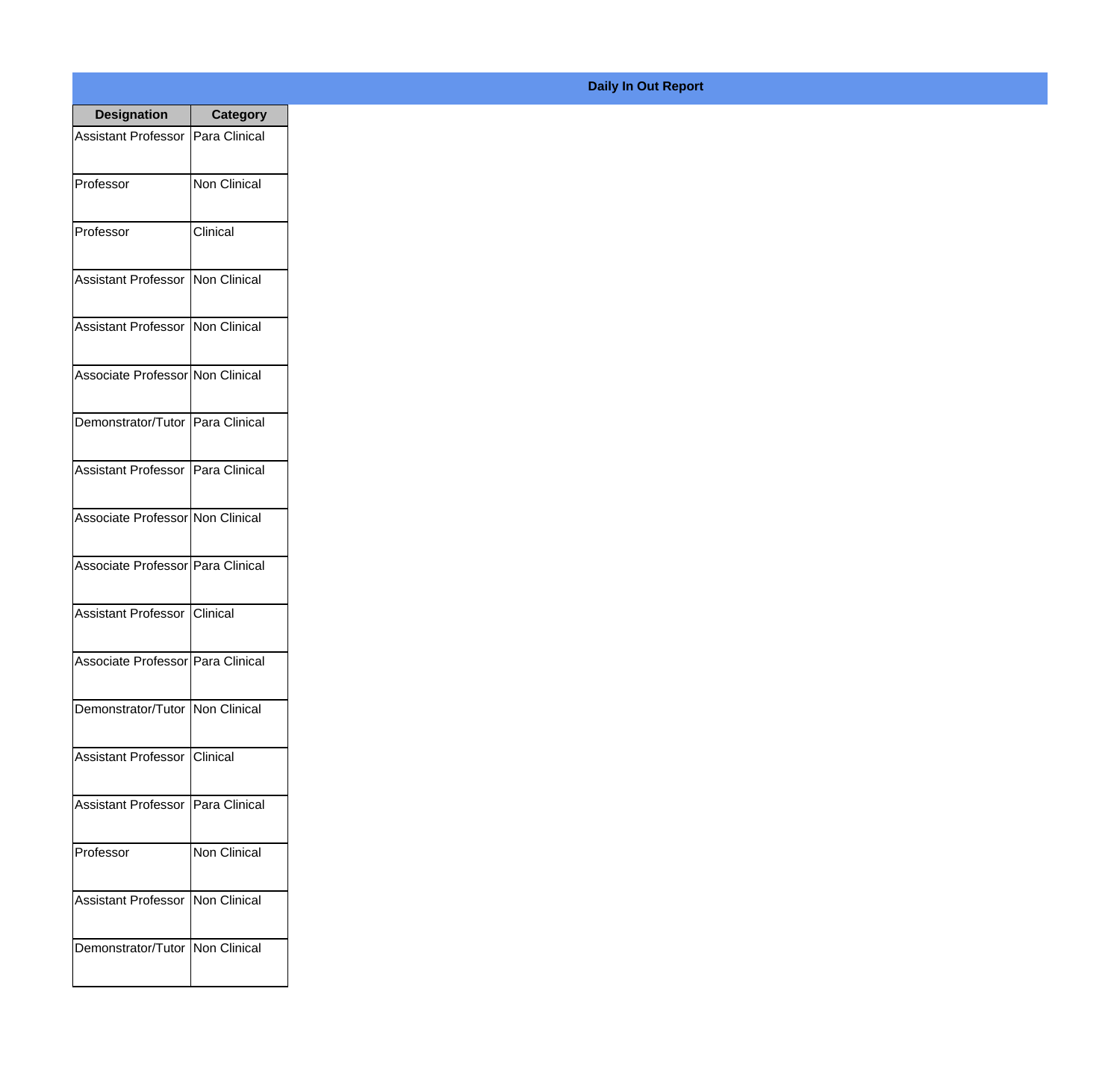|                                                  |                                                       |             |          |          | <b>Daily In Out Report</b> |              |                        |
|--------------------------------------------------|-------------------------------------------------------|-------------|----------|----------|----------------------------|--------------|------------------------|
| <b>Government</b><br>Medical College,<br>Khandwa | <b>DR SOUMITRA</b><br><b>SETHIA</b>                   | 13 Jul 2020 | 09:06:08 | 18:41:01 | 09:35                      | $\mathsf{P}$ | Community<br>Medicine  |
| Government<br>Medical College,<br>Khandwa        | DR RASHMI YADAV                                       | 13 Jul 2020 | 10:11:27 | 17:36:07 | 07:25                      | P            | Community<br>Medicine  |
| <b>Government</b><br>Medical College,<br>Khandwa | DR LEENA PARIHAR                                      | 13 Jul 2020 | 11:28:34 |          | 00:00                      | E            | Community<br>Medicine  |
| Government<br>Medical College,<br>Khandwa        | <b>MR PIYUSH KUMAR</b><br><b>MISHRA</b>               | 13 Jul 2020 | 11:10:39 | 18:30:52 | 07:20                      | P            | Community<br>Medicine  |
| Government<br>Medical College,<br>Khandwa        | DR PRAMILA VERMA                                      | 13 Jul 2020 | 10:51:26 |          | 00:00                      | E            | Paediatrics            |
| Government<br>Medical College,<br><b>Khandwa</b> | <b>DR MANOJ BALKE</b>                                 | 13 Jul 2020 | 09:44:07 | 13:57:12 | 04:13                      | P            | Ophthalmology          |
| <b>Government</b><br>Medical College,<br>Khandwa | <b>DR RAKESH KUMAR</b><br><b>SHIVHARE</b>             | 13 Jul 2020 | 08:27:18 | 18:56:19 | 10:29                      | P            | Microbiology           |
| <b>Government</b><br>Medical College,<br>Khandwa | <b>DR GARIMA</b><br><b>AGRAWAL VARSHNEY</b>           | 13 Jul 2020 | 10:13:42 |          | 00:00                      | E            | Paediatrics            |
| Government<br>Medical College,<br>Khandwa        | <b>DR SIDDHARTH</b><br><b>BANODE</b>                  | 13 Jul 2020 | 08:38:36 |          | 00:00                      | E            | Pharmacology           |
| <b>Government</b><br>Medical College,<br>Khandwa | <b>DR CHANDNI</b><br>KAROLE                           | 13 Jul 2020 | 10:06:59 | 13:56:11 | 03:50                      | P            | Ophthalmology          |
| <b>Government</b><br>Medical College,<br>Khandwa | <b>DR PRIYA KAPOOR</b><br>KAPOOR                      | 13 Jul 2020 | 10:18:07 | 16:53:02 | 06:35                      | P            | Pathalogy              |
| Government<br>Medical College,<br>Khandwa        | <b>DR SAPNA</b><br><b>MAHESHRAM</b>                   | 13 Jul 2020 | 11:04:19 | 18:10:03 | 07:06                      | P            | Community<br>Medicine  |
| Government<br>Medical College,<br>Khandwa        | <b>DR SEEMA</b><br><b>SUDHAKARRAO</b><br><b>SUTAY</b> | 13 Jul 2020 | 10:32:59 |          | 00:00                      | E            | Forensic<br>Medicine   |
| Government<br>Medical College,<br>Khandwa        | <b>DR AJAY</b><br>NARWARIYA                           | 13 Jul 2020 | 09:32:13 | 18:44:40 | 09:12                      | P            | Microbiology           |
| Government<br>Medical College,<br>Khandwa        | DR SHAIKH M.KHALIQ 13 Jul 2020                        |             | 11:21:53 |          | 00:00                      | E            | <b>Bio Chemistry</b>   |
| Government<br>Medical College,<br>Khandwa        | <b>DR RAJU</b>                                        | 13 Jul 2020 | 10:01:05 | 18:34:39 | 08:33                      | P            | Forensic<br>Medicine   |
| Government<br>Medical College,<br>Khandwa        | <b>DR MAHENDRA</b><br>PANWAR                          | 13 Jul 2020 | 09:34:37 |          | 00:00                      | $\mathsf E$  | Orthopaedics           |
| Government<br>Medical College,<br>Khandwa        | DR AJAY GANGJI                                        | 13 Jul 2020 | 10:33:31 | 19:22:18 | 08:49                      | $\mathsf{P}$ | <b>General Surgery</b> |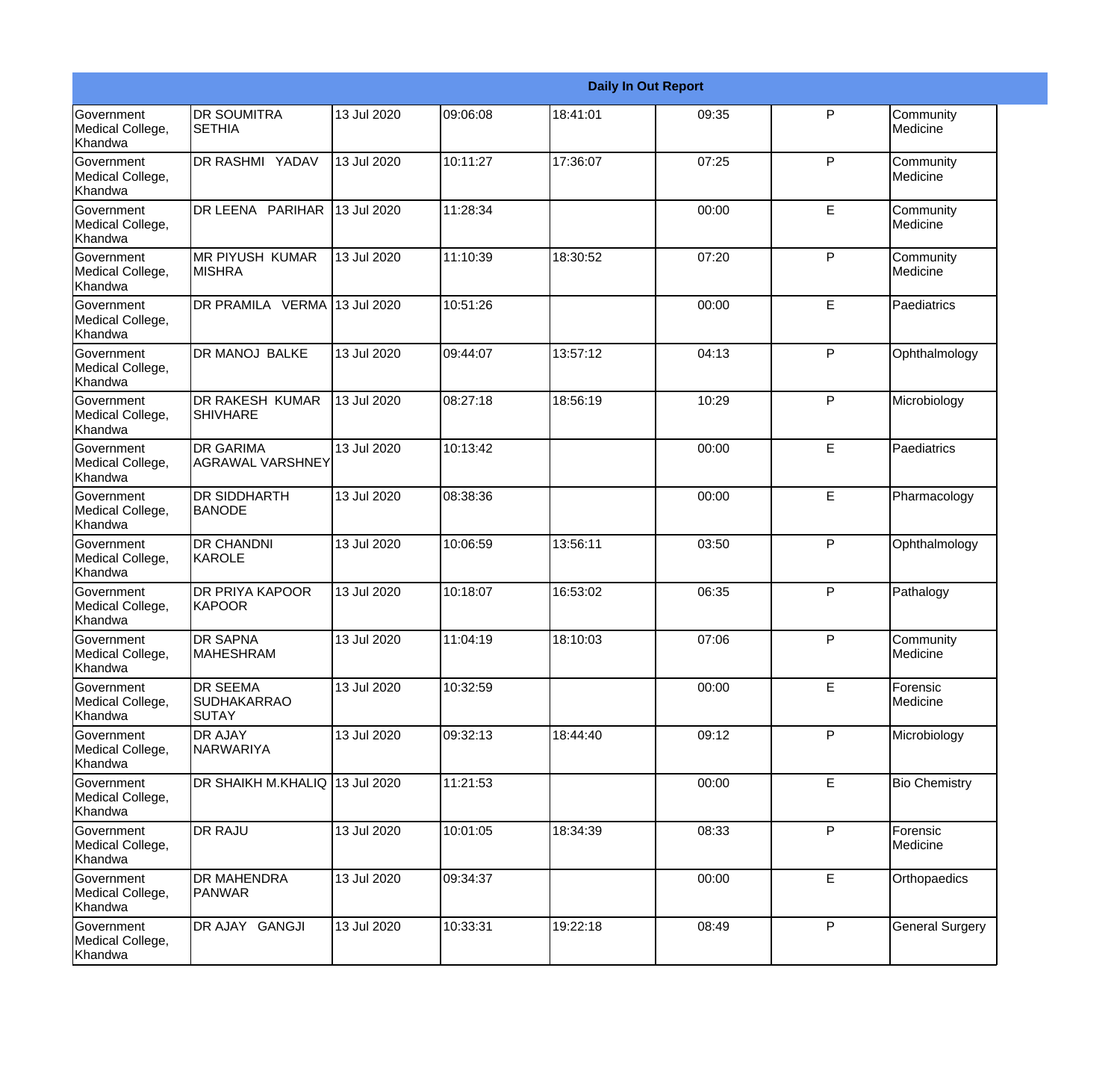| Assistant Professor Para Clinical   |               |
|-------------------------------------|---------------|
| Assistant Professor   Para Clinical |               |
|                                     |               |
| Assistant Professor Para Clinical   |               |
| Statistician                        | Para Clinical |
|                                     |               |
| Professor                           | Clinical      |
| Assistant Professor Clinical        |               |
| Demonstrator/Tutor Para Clinical    |               |
|                                     |               |
| Associate Professor Clinical        |               |
| Associate Professor Para Clinical   |               |
| Assistant Professor Clinical        |               |
|                                     |               |
| Demonstrator/Tutor Para Clinical    |               |
| Associate Professor Para Clinical   |               |
|                                     |               |
| Professor                           | Para Clinical |
| Demonstrator/Tutor Para Clinical    |               |
| Professor                           | Non Clinical  |
|                                     |               |
| Demonstrator/Tutor Para Clinical    |               |
| Assistant Professor Clinical        |               |
| Professor                           | Clinical      |
|                                     |               |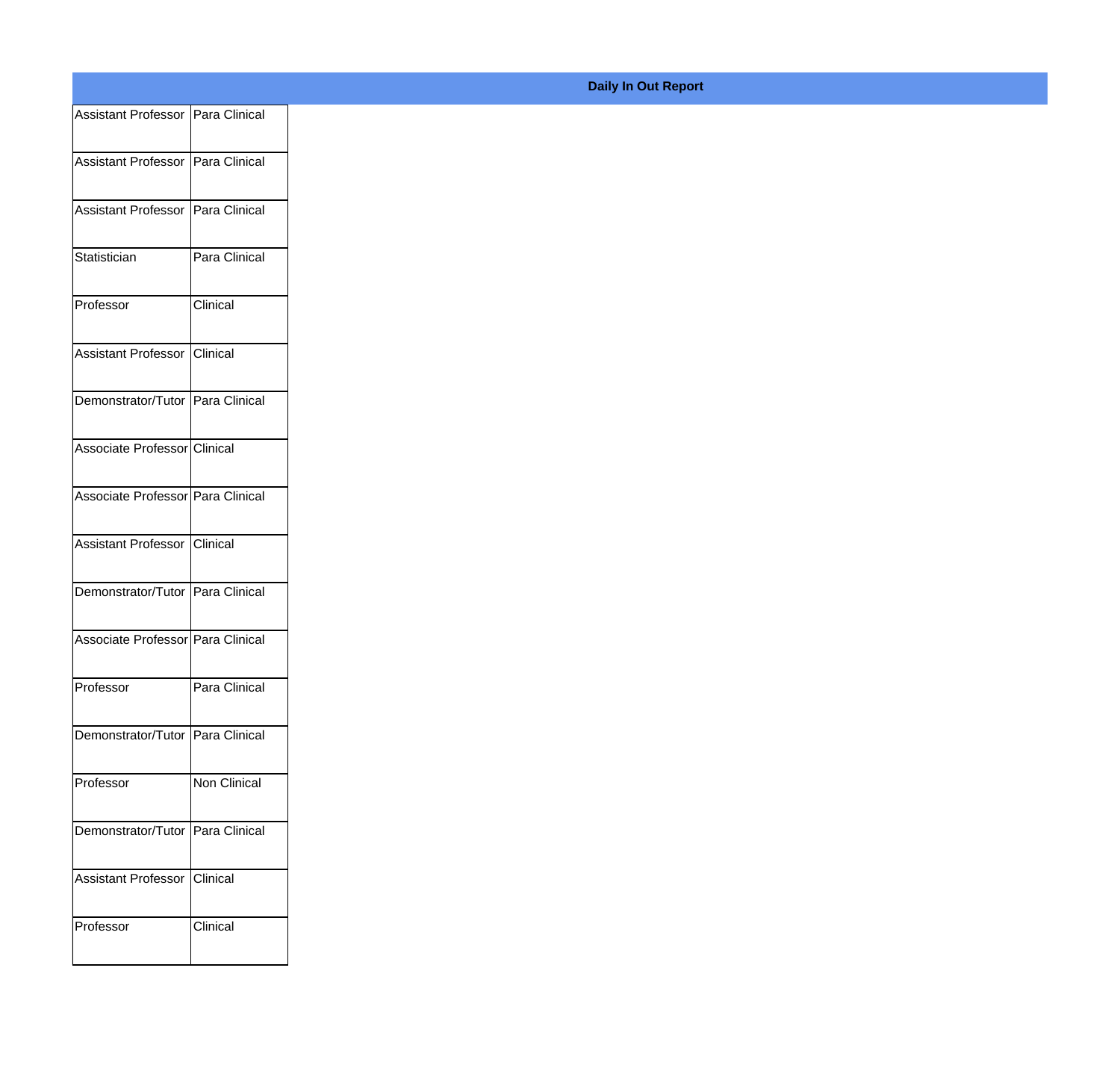|                                                  |                                            |             |          |          | <b>Daily In Out Report</b> |              |                             |
|--------------------------------------------------|--------------------------------------------|-------------|----------|----------|----------------------------|--------------|-----------------------------|
| Government<br>Medical College,<br>Khandwa        | <b>DR RANJEET</b><br><b>I</b> BADOLE       | 13 Jul 2020 | 10:28:57 | 14:55:26 | 04:27                      | P            | <b>General Medicine</b>     |
| <b>Government</b><br>Medical College,<br>Khandwa | <b>DR ASHOK</b><br><b>BHAUSAHEB NAJAN</b>  | 13 Jul 2020 | 09:45:14 | 18:04:10 | 08:19                      | P            | Forensic<br>Medicine        |
| Government<br>Medical College,<br>Khandwa        | <b>DR SANGEETA</b><br><b>CHINCHOLE</b>     | 13 Jul 2020 | 11:27:22 | 16:26:45 | 04:59                      | P            | Physiology                  |
| <b>Government</b><br>Medical College,<br>Khandwa | DR VIJAY NAYAK                             | 13 Jul 2020 | 10:36:27 | 17:06:05 | 06:30                      | P            | Anatomy                     |
| Government<br>Medical College,<br>Khandwa        | DR SUNIL BAJOLIYA                          | 13 Jul 2020 | 11:31:50 | 16:06:58 | 04:35                      | $\mathsf{P}$ | OTO-Rhiono-<br>Laryngology  |
| Government<br>Medical College,<br>Khandwa        | DR NISHA MANDLOI<br>PANWAR                 | 13 Jul 2020 | 09:36:54 | 15:32:48 | 05:56                      | P            | Obstetrics &<br>Gynaecology |
| Government<br>Medical College,<br>Khandwa        | <b>DR SATISH</b><br><b>CHANDEL</b>         | 13 Jul 2020 | 10:30:10 | 18:31:55 | 08:01                      | P            | Pharmacology                |
| Government<br>Medical College,<br>Khandwa        | DR YASHPAL RAY                             | 13 Jul 2020 | 10:40:08 | 10:40:18 | 00:00                      | AB           | Anatomy                     |
| Government<br>Medical College,<br>Khandwa        | <b>DR VISHAL</b><br><b>KUMAR</b><br>THAKRE | 13 Jul 2020 | 10:37:11 |          | 00:00                      | E            | Physiology                  |
| Government<br>Medical College,<br>Khandwa        | MOHIT GARG                                 | 13 Jul 2020 | 14:18:21 |          | 00:00                      | E            | <b>General Medicine</b>     |